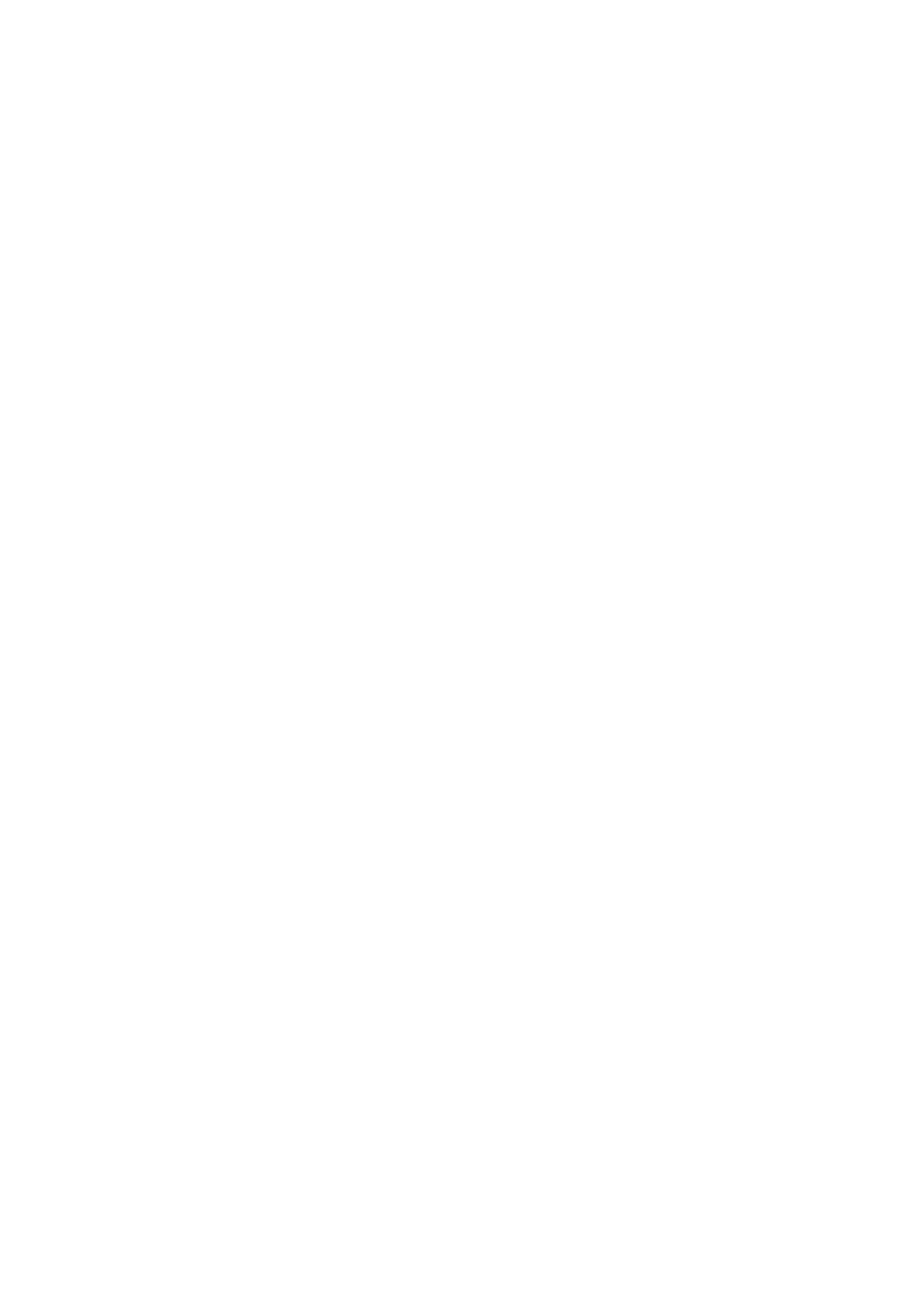#### **Maximi Planudis in memoriam**

#### **0. Introduction**

The following remarks are not intended to constitute an argument that generative grammar originates with a thirteenth-fourteenth century Byzantine theologian or even that he represents the first European (?) generative grammarian.<sup>1</sup> I would indeed be somewhat perplexed as to how to interpret global claims of this kind - particularly in view of the everincreasing diversity of current work that might be characterized in such terms (cf. e.g. Lyons, 1970a). Rather, it seems to me that, on the contrary, it is on account of its exploration of notions as yet ignored (or assumed to be irrelevant) by almost all present day grammarians that the tradition of which Planudes is, as far as I am aware, the earliest extant exemplar, demands our attention.

This situation is not unique. Our knowledge (and acknowledgement) of the work of previous centuries is intensely impoverished. Whole fertile traditions of concepts, hypotheses, arguments, protocols are either not now generally accessible, or, even where readily available, are assumed to be without current relevance.<sup>[2](#page-2-1)</sup> This is particularly the case with traditions whose subsequent immediate influence has been small: such has been the fate of the Byzantine grammarians, and of the remarkable group of linguists who, in the mid nineteenth century, participated in the early meetings of the Philological Society of London. Something of the range of interests and speculations displayed by the latter can be discerned from the contents of the six volumes of the Society's *Proceedings* (1842-53). I am thinking in particular of the essays on general, or universal grammar. Key (1847), for instance, attempts to show the relatedness of demonstratives, definite articles, third person pronouns, and relative and interrogative pronouns, [3](#page-2-2) and, incidentally (67-8), a connexion between relative clauses and co-ordinate conjoined sentences.<sup>[4](#page-2-3)</sup>

Garnett (1846) discusses the phenomenon of morphological derivation by 'superdeclension', whereby in Basque, for instance, 'adjectives' can be formed from the oblique cases of nouns and thus become susceptible to bearing a second inflexion,<sup>[5](#page-2-4)</sup> and proceeds (1847) to argue that many (at least) so-called 'participles' have their source in (the oblique case of) a verbal noun, his starting-point being the analysis of the Basque verb offered by Darrigol (1829).<sup>6</sup> In view of my preceding confession of ignorance, I am clearly not primarily concerned in asserting priority for these scholars with respect to all the various hypotheses and arguments they propose; in many instances this is clearly not the case, and they themselves are aware of at least contemporary work originating elsewhere, particularly in Germany. I merely want to indicate the existence of a relatively neglected

<span id="page-2-0"></span><sup>&</sup>lt;sup>1</sup> A brief account of the life and works of Maximus Planudes (together with some bibliographical information) is provided in Ziegler, 1950: 2202-53. Texts of two grammatical works are printed in Bachmann, 1828: 3-101, 105-66. I would like to acknowledge here my indebtedness to David Tittensor for his comments on an earlier version of this paper.

<span id="page-2-1"></span> $2$  It is particularly unfortunate that many such valuable investigations should be dismissed as irrelevant to 'scientific' linguistics (cf. e.g. Hall 1969) on the basis of some eccentric delimitation of what constitutes science. See also note 7.

<span id="page-2-2"></span><sup>&</sup>lt;sup>3</sup> Compare, for instance, Postal 1966.

<span id="page-2-3"></span><sup>4</sup> Cf. Annear 1967; Lakoff 1967: ch.1.

<span id="page-2-4"></span><sup>5</sup> As an example, consider Basque *etche* 'house'; *etcheko* 'of from the house'; *etchekoak* 'the people from the house' (Lafitte 1962: §146).

<span id="page-2-5"></span><sup>&</sup>lt;sup>6</sup> For further discussion, see Anderson in preparation. Compare too the discussion in another paper by Key (1853: 69-72).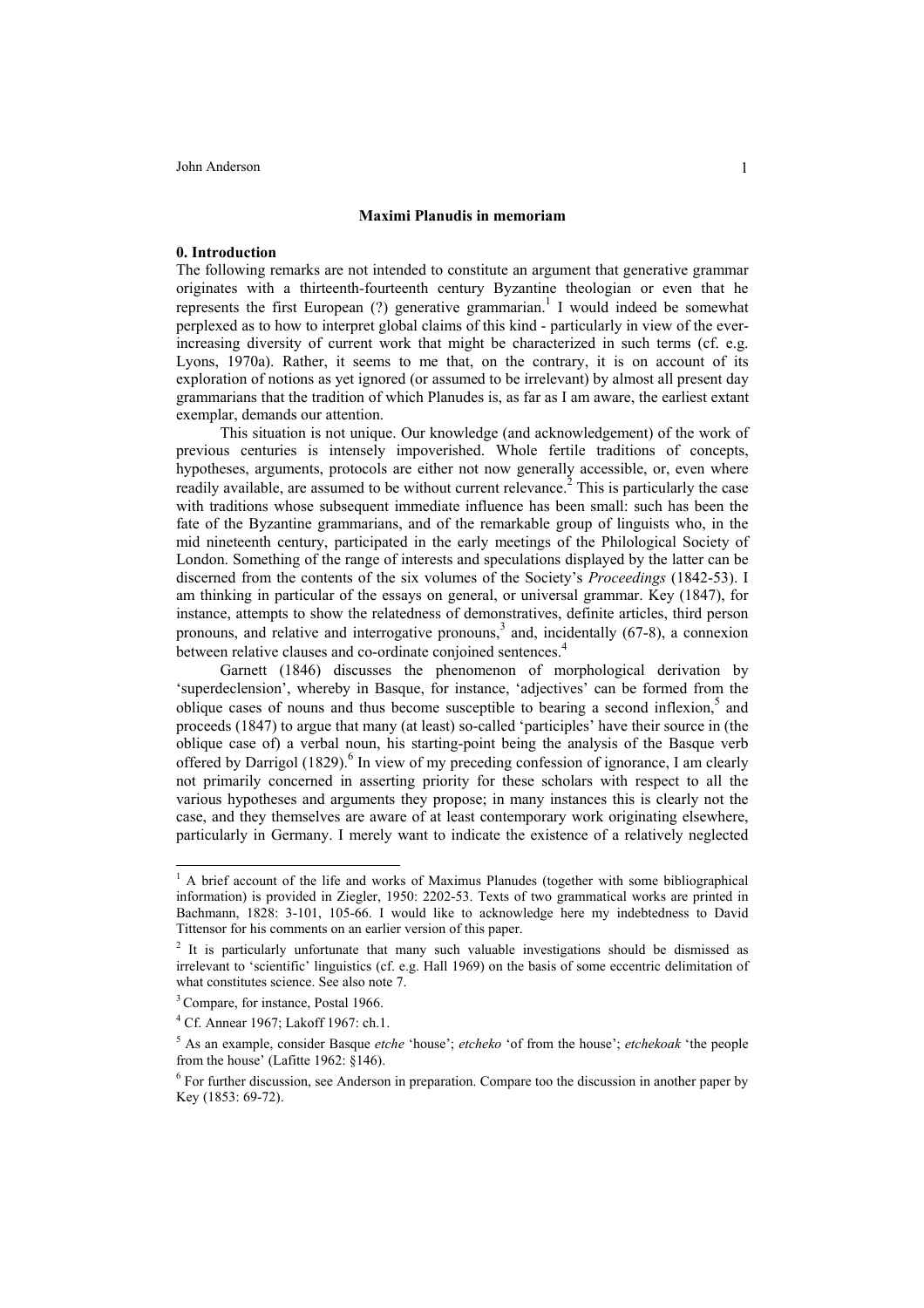tradition which generated or assimilated a large number of (what seem to me) insightful interpretations of a wide range of data drawn from a considerable variety of languages. We can benefit, I suggest, from a knowledge both of these hypotheses and of their associated protocols. [7](#page-3-0)

It must be admitted that the arguments that could be constructed in the mid nineteenth century were of a limited kind: they were principally notional, morphological and historical. The semantic insights are of unquestionable value: this is what (it seems to me) is outstanding in these volumes of *Proceedings.* Semantic interpretations were supported with observations concerning morphological relationships, as when Garnett (1847) attempts to validate his interpretation of participles (as oblique verbal nouns) with reference to morphological evidence (suggestive of such a structure for participles) from a number of languages. Underlying such arguments is the quite proper assumption that the weakest hypothesis concerning morphological correspondences is the presupposition of coincidence (i.e. that it is accidental, for instance, that participles resemble oblique verbal nouns), and that alternative ('natural') hypotheses are supported by the recurrence of the correspondence in a number of languages. Present-day universal grammarians have been slow to utilize (or at least to explicitly recognize utilization of) this rich source of evidence (but cf. Zwicky 1968) – and its potential extension outside the strictly morphological domain. The following discussion presupposes in part some such assumption (as do a number of the arguments in Anderson 1971b). The proposals made by Key, Garnett etc. are at their weakest in the population of historical developments and relationships. In the pursuit of his hypothesis concerning the relatedness of articles and pronouns, Key is led to suggest some rather wild etymologies and suppose some far-reaching genetic relationships. This is, however, not uncharacteristic of their time.<sup>[8](#page-3-1)</sup> Moreover, in discussing derivation or underlying relationships, only a diachronic and comparative interpretation for such notions was allowed as evidential within the then current methodological framework.<sup>[9](#page-3-2)</sup> Nevertheless, it seems to me that the kind of evidence they adduced is not negligible (where well founded) and that it is unfortunate that the subsequent development of 'firmer' etymologies was not accompanied by the continuation of the universalist concerns espoused by these members of the early Philological Society.

This failure may be partly due to the fact that the increasing variety of evidence was difficult to reconcile with a universalist account which does not allow for a complex relation between semantic representations and their corresponding superficial syntactic structures. I have noted elsewhere (Anderson 1971b: §1.3) the consequences of such difficulties for the localist tradition initiated by Planudes.

The localists (including Anderson 1971b) also in many instances attempted to show the relevance of their claims concerning the character of grammatical relations to various historical (particularly morphological) developments. Such attempts have mainly been mere asides in an argument concerned with the primary, idiosynchronic (in Hjelmslev's sense) evidence. However, in §2 of the present discussion, I shall attempt to characterize

<span id="page-3-0"></span> $<sup>7</sup>$  Thus, it seems to me that books like Pedersen's (1931) render the present-day reader a distinct</sup> disservice in their interpretation of what developments in (in this instance) the nineteenth century are significant for posterity, depending (once again) as it does on an arbitrarily limited view of what constitutes 'scientific' linguistics. An almost exclusive concern with the development of methods for genetic comparison and reconstruction results in a misrepresentation of the achievements, of the nineteenth century and of the relationship with earlier work.

<span id="page-3-1"></span> $8$  Cf. e.g. Pedersen's (1931: 254-7) remarks on Bopp's etymologizing.

<span id="page-3-2"></span><sup>&</sup>lt;sup>9</sup> In this respect at least the sort of strictures formulated in, for instance, Harris's (1940, 216-7) review of Gray (1939) are appropriate (whatever one might think of the alternative envisaged by Harris).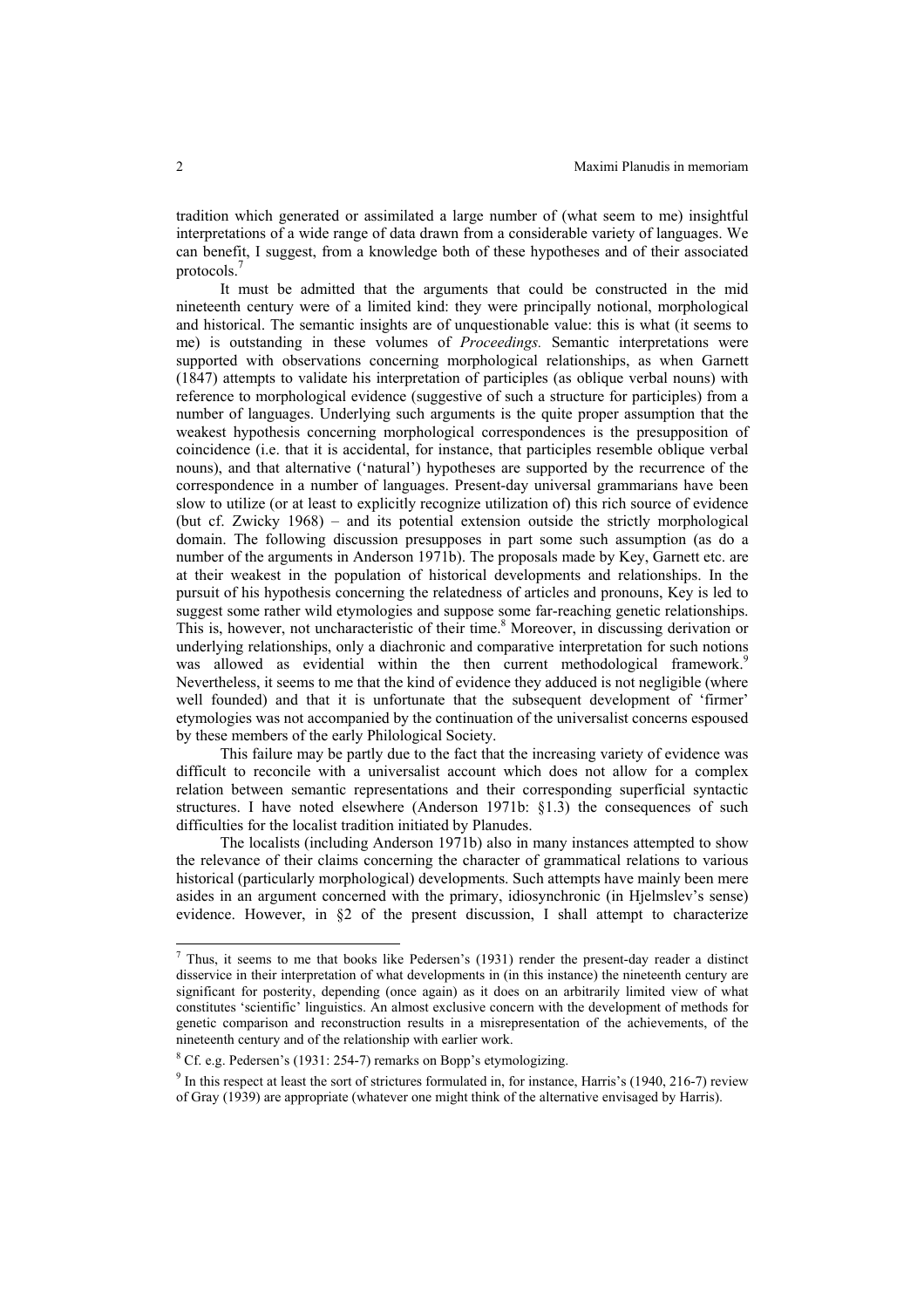something of the mechanism underlying certain changes in the Latin/Romance tense/aspect system with reference to the localistic proposals formulated in Anderson 1971b, forthcoming. My assumption is that the elucidation of such changes would provide supporting evidence for a hypothesis consistent with the range of idiosynchronic data.<sup>[10](#page-4-0)</sup>

Before turning to such questions, I intend in  $\S$ 1 to exemplify the consequences of a localistic conception of grammatical relations for a small set of protocols. This draws upon the two works referred to immediately above, but I shall confine our attention to a certain limited area relevant to the concerns of the succeeding section. This involves the grammar of 'having' and 'giving'. Thus, in the following two sections, we shall be concerned with, in the first place, an attempt to re-establish the relevance for linguistic theory of certain traditional concepts, and secondly, with an examination of their pertinence with regard to certain problems of linguistic change. Apart from the overlap in relevant data alluded to above, these two discussions have in common their genesis in a concern deriving from the recent neglect by universal grammarians (in particular) of the content of both kinds of linguistic history, history of language(s) and history of linguistics.

## **1. 'Datives' as locative**

I have tried to show in the course of other discussions (Anderson 1968: 313-5; 1971b: 129- 39, 190-5) that the function 'indirect object' is not relevant to underlying representations, and that in general they have their source in a (directional) locative, an allative (see, too, Lyons, 1968a: §8.4.6; Gruber, 1965: ch.3). Thus, the occurrence of both *to* and *from* in (1):

(1) Egbert sent the bomb to Canada from Australia

and of *from* in (2):

l

(2) Egbert sent Seymour the bomb from Australia

is not accidental. Their semantic representations involve in part a directional predication like that in (3):

(3) The marble rolled from the door to the window

which contains an ablative phrase and an allative. (2) differs from  $(1)$  (and  $(3)$ ) in that the allative phrase has undergone object-forming rules; and the passive in (4) shows the allative in subject position:

(4) Seymour was sent the bomb from Australia

We shall return shortly to the processes involved in the relevant parts of the formation of (2) and (4).

Notice at this point, however, that the same directional relations are present in (5):

(5) Egbert sold the bomb to Seymour

<span id="page-4-0"></span> $10$  Kiparsky (1968, 1970) has attempted to show the relevance of diachronic considerations to certain theoretical issues. I would like to suggest that naturalness considerations with respect to grammatical change can be relevant to the evaluation of a synchronic hypothesis.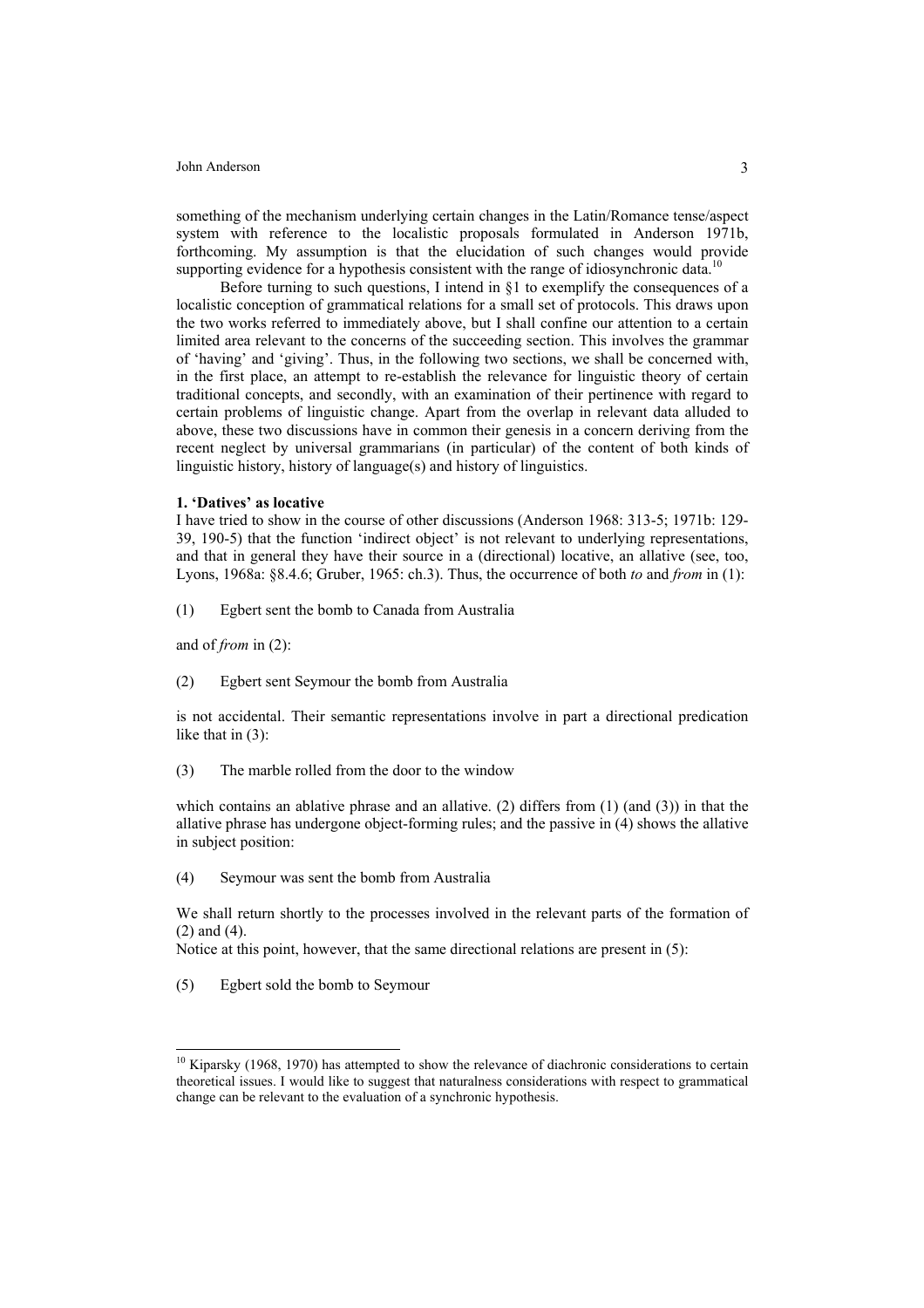but the ablative is identical with the agent, which occupies subject position (as it does in (1) and  $(2)$ ). This is also the case in  $(6)$ 

(6) Egbert sold Seymour the bomb in which the allative has become the object; and in (7):

(7) Seymour was sent the bomb

in which it is subject, and the agent/ablative phrase displaced as such (and deleted). Examples  $(5)-(7)$  differ from  $(1)-(4)$  in that the agent of the action is 'conflated' with the ablative. In a sentence like (8):

(8) Seymour bought the bomb from Egbert

it is rather the allative and the agent that are identified; and there is no corresponding sentence with *Seymour* (the allative) as object.<sup>11</sup> In the passives corresponding to both (5) and (8), the phrase which I have described as 'conflating' a directional and an agentive function is marked with the *by* we would expect of a post-verbal agent: *The bomb was sold to Seymour by Egbert*, *The bomb was bought from Egbert by Seymour*.

Let us turn now to an attempt to characterize the underlying representations implied by the immediately preceding observations, and to a rather more careful examination of the processes of subject- and object-formation. In the first place, we shall be concerned with the establishment of the underlying relations involved.

I shall term the relation contracted by the noun phrase which becomes the (direct) object in  $(1)-(2)$  and  $(4)-(8)$  and the subject in the corresponding passives and in  $(3)$ , the absolutive (ABS): it is neither directional nor agentive. The agentive subjects in (l)-(2), (5)- (6) and (8) are derived from underlying ergative (ERG) phrases. I have already noted the various occurrences of the allative and ablative (ABL). However, in the representations proposed below I shall substitute the term locative (LOC) for allative. This depends on the assumptions that the allative simply equals LOC in a directional predication, and that directional predications necessarily involve both LOC and ABL (cf. Anderson 1971b: §8.2).

We can thus represent the relational structure of a sentence like (3) as in (9), which is a dependency tree with V as governor of and Ns as dependents of, the functional elements, ABS, LOC and ABL.<sup>[12](#page-5-1)</sup>

<span id="page-5-0"></span><sup>&</sup>lt;sup>11</sup> However, if the agent and allative are distinct, object- and subject-formation for the allative are possible: *Seymour bought Plumtree the bomb*, *Plumtree was bought the bomb* (Anderson 1971b: §§11.3-4). I shall not be concerned here with instances showing subjects and objects derived from underlying ablatives, as with the sentences containing *rob* (rather than *steal*) noted by Fillmore (1968b: 388); see too, Anderson 1971b: 135

<span id="page-5-1"></span> $12$  Each predication is a dependency structure with V as governor and immediately dependent case (functional) elements, each of which has in turn a N dependent on it: for discussion, see Anderson 1971a, 1971b, and Tesnière 1959, Robinson 1970, Sgall and Hajičová 1970.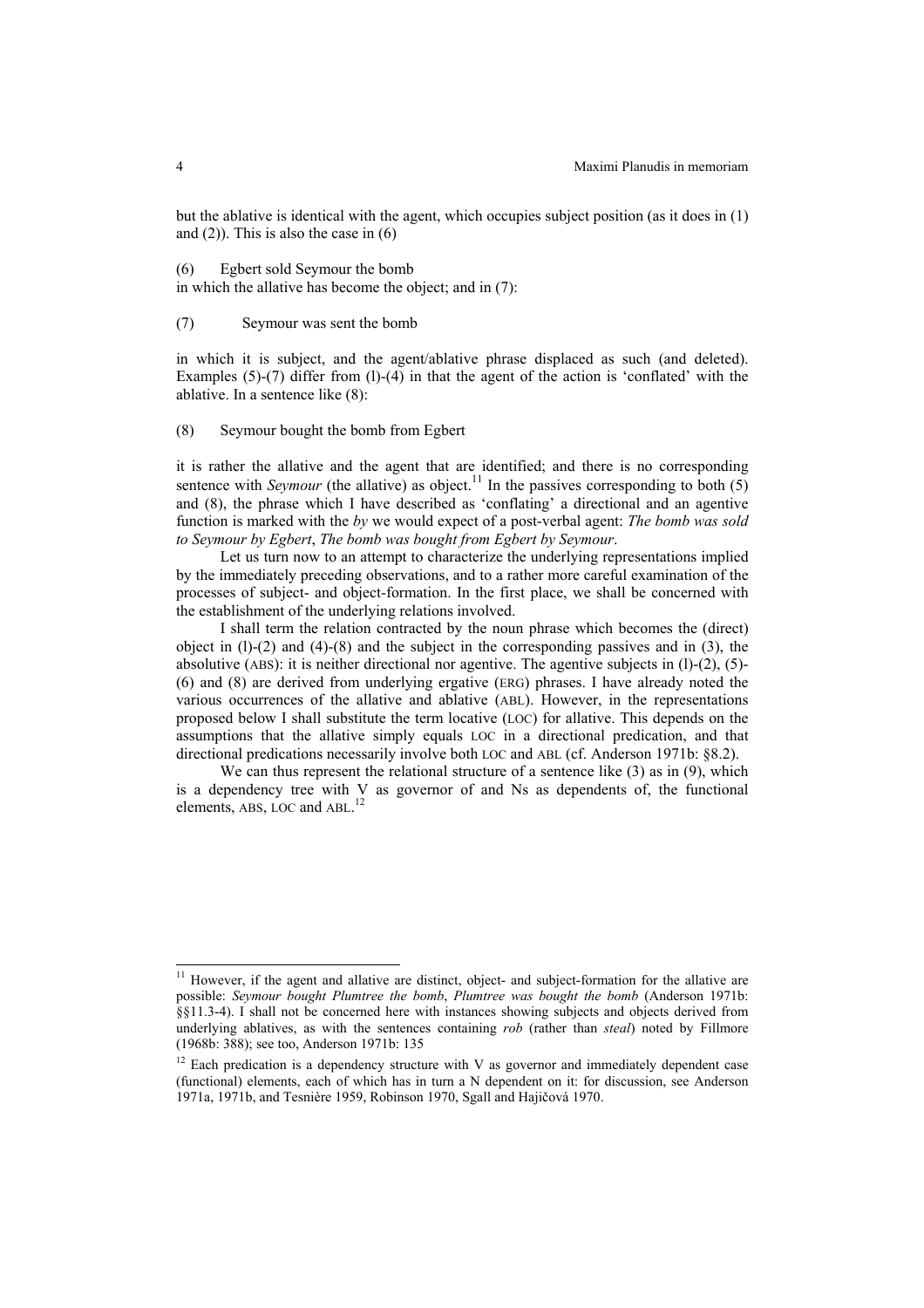l



ABS is pruned as part of the process of subject-formation.

Consider now the structure of (1). Clearly, ... *the bomb to Canada from Australia* involves just such a directional predication as is represented in (9). (I ignore here differences in the superficial sequence of LOC and ABL). But in it there is also an ERG present as subject, and there are passive forms in which ERG is realized (in post-verbal position) as *by*. This can be allowed for if we propose that in the case of (1) the directional predication is subordinate to a causative one, containing an ERG and ABS, as in  $(10)^{13}$  $(10)^{13}$  $(10)^{13}$ 



The N governed by the upper ABS is semantically empty; and there is an intermediate stage at which the lower V comes (by abjunction – Anderson forthcoming: §§VIII-IX) to be governed directly by the upper V, as in (11).

<span id="page-6-0"></span><sup>&</sup>lt;sup>13</sup> Complex predications are assumed to involve a V dependent on an adnominal case: see Anderson forthcoming; in preparation. In this instance the adnominal case is ABS; in sentences like *Lucinda prevented Boris from coming*, it is rather ABL (*from*): *cause … to* involves LOC.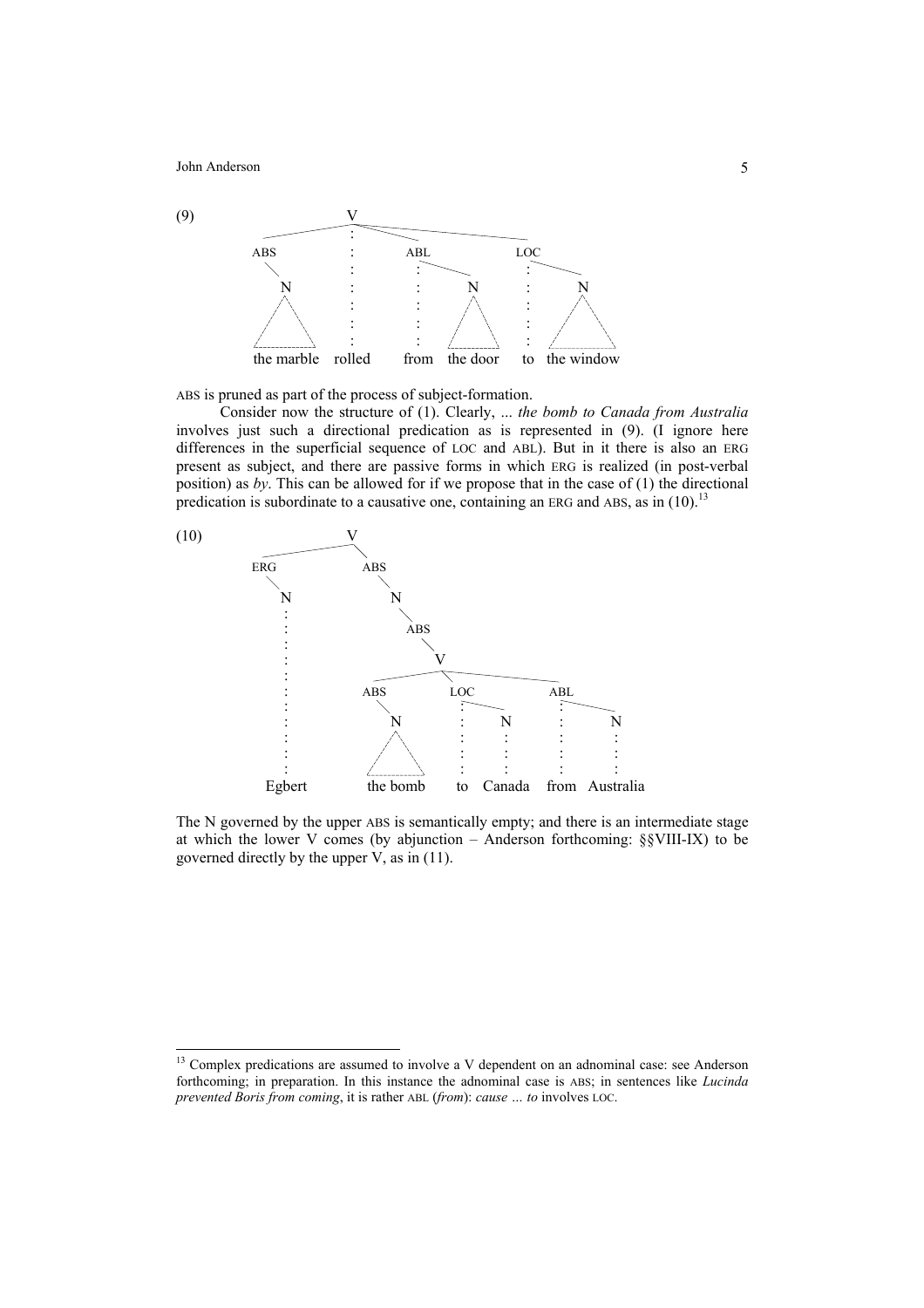

I have termed such a part representation as the upper predication in (11) a quasi-predication (Anderson forthcoming): it contains an empty argument with no dependent, on to which a case phrase from the lower sentence can be copied. I shall refer to a non-quasi basic predication and its associated set of higher predications as a global predication. If the quasipredication is simple (contains only one empty N) then it is the immediately lower subject that is copied. Thus, in this particular instance, the upper absolutive N becomes free for the lower subject phrase to be copied on to it, and the original is deleted, to yield  $(12)$ .<sup>14</sup>



The originally lower absolutive phrase can thus become the subject in the corresponding passive, since it is at this stage governed directly by the upper V. Finally (for our purposes), the lower V is subjoined to the upper: the concatenation relation between them is obliterated, and form a single complex segment (see Anderson, 1971c; forthcoming). The result is (13).

<span id="page-7-0"></span><sup>&</sup>lt;sup>14</sup> I do not necessarily mean to suggest that the actual phonological specification is involved in copying, since these operations may be pre-lexical.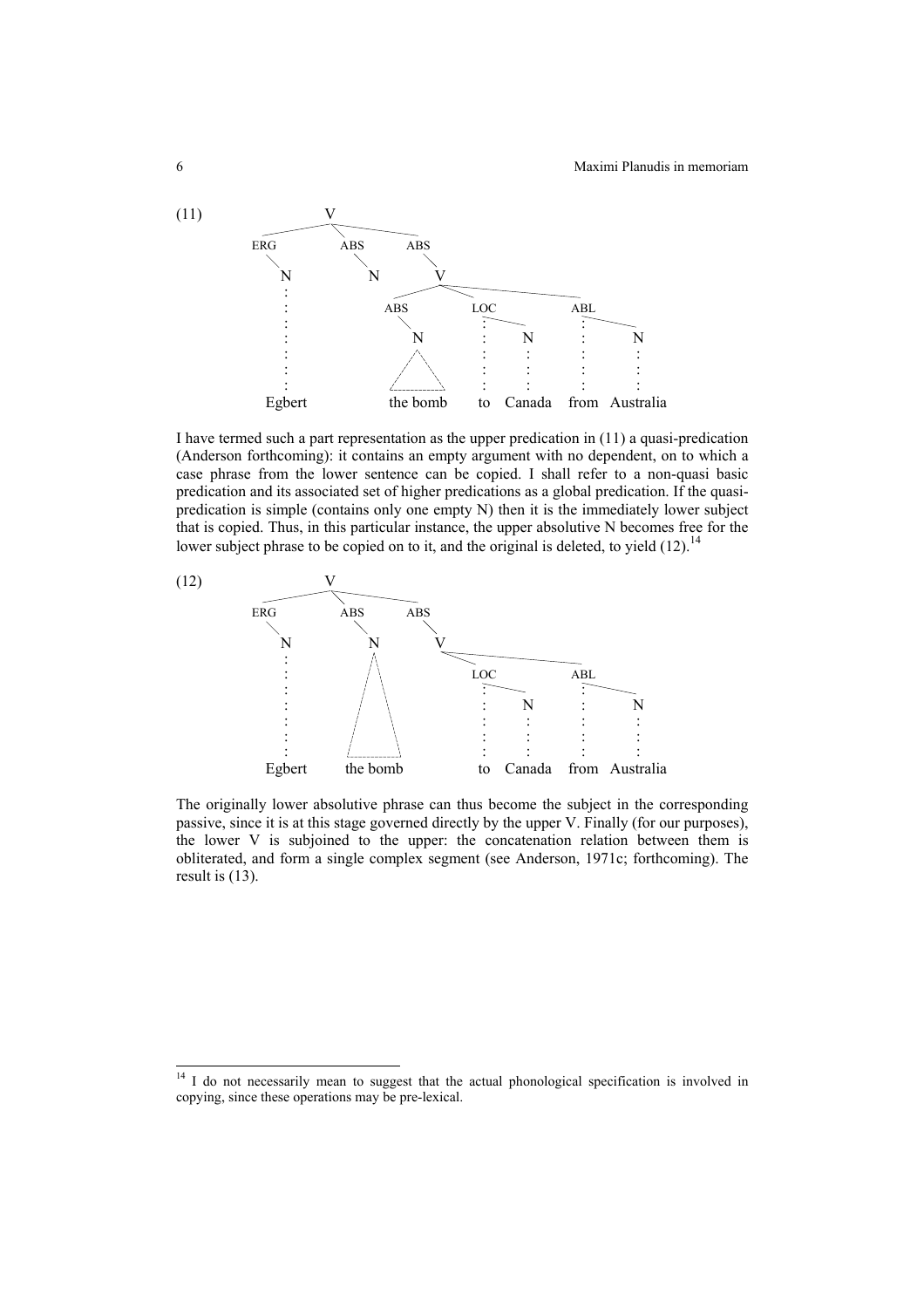

(I have ignored here the operation of the pruning rules associated with subject- and objectformation.)

We must now consider the derivations of the sentences with indirect objects or locative subjects. One or two preliminary observations are in order. Notice firstly that these phenomena are not independent: verbs which take an indirect object also allow the locative to be subject in passives. Compare the examples in (14):

| (14) | $(a)$ (i) | I said that to John |
|------|-----------|---------------------|
|      | (ii)      | *I said John that   |
|      | (iii)     | *John was said that |

- 
- (b) (i) I told that to John (ii) I told John that
	- (iii) John was told that
	-

Secondly, observe that the locatives occur in subject position specifically in passives and as objects in the corresponding actives.[15](#page-8-0) Now, this is exactly the distribution of ABS in predications which also contain ERG: subject if passive, object if active. (ERG, on the other hand, is subject in actives, and is not involved in subject- or object-formation in passives.)

Given these two observations, it would appear that it is the locative in the lower sentence that is copied on to the higher absolutive phrase in sentences like  $(2)$ ,  $(4)$  and  $(6)$ -(7), and thus undergoes subject- or object-formation (depending on whether the sentence is passive or active). And this suggests that the locative phrase (rather than the absolutive) is originally in subject-position in the lower predication – as in  $(15)$ 



<span id="page-8-0"></span><sup>&</sup>lt;sup>15</sup> This account is very much oversimplified, see Anderson 1971b: ch.10.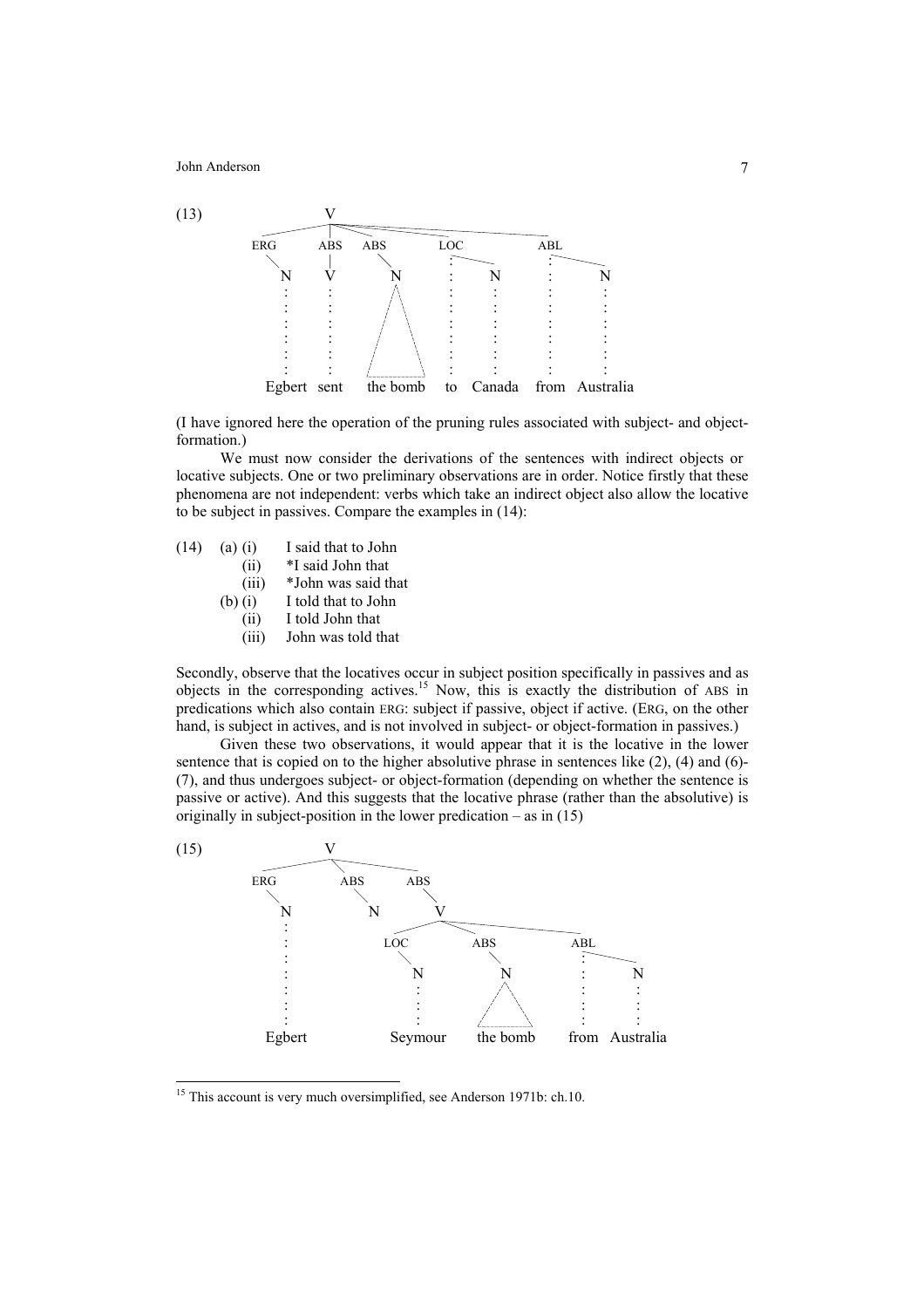That is, the lower predication is like that required for receive, with locative subject and absolutive object: *Seymour received a letter from Silvio*.

However, we also find passive sentences in which the LOC with *receive* is postverbal and is realized as *by* (and the absolutive phrase is, as we would expect, the subject). *The letter was received by Seymour.* Once again, LOC shows the distributional characteristics we have associated with another function, in this instance ERG – which appears as subject in actives and post-verbal with *by* as its marker in passives. I suggest then that with such verbs the locative function is secondarily categorized as ERG.<sup>16</sup> The structure underlying *Seymour received a letter from Silvio* can therefore be represented as in (16).



I presume a similar lower predication in (15). In this way, the occurrence of the locative phrase as subject in the lower predication and as object or subject in the upper is allowed for by its association with ERG and ABS. The rules for subject- and object-formation can thus be framed with reference to only these two latter functions: LOC (and ABL) become subject or object via ERG and ABS.<sup>[17](#page-9-1)</sup>

In this fashion, **even the most 'abstract', non-spatial instances of indirect objects can be allowed for as involving a directional predication embedded under a causative.**

In certain instances, the ergative phrase as well as the absolutive in the upper causative is also empty. Consider the structure in (17).



Such a structure underlies (in part) sentences containing *buy*/*sell.* Once more the lower subject is copied on to the upper absolutive phrase. If the locative phrase is copied on to the

<span id="page-9-0"></span><sup>16</sup> On this, see Anderson 1971b: §11.44.

<span id="page-9-1"></span><sup>&</sup>lt;sup>17</sup> Such an account does not allow without some qualification for subjectivization of the LOC with verbs like *contain,* which do not have a corresponding *by*-form (unless they are causative). See also note 19.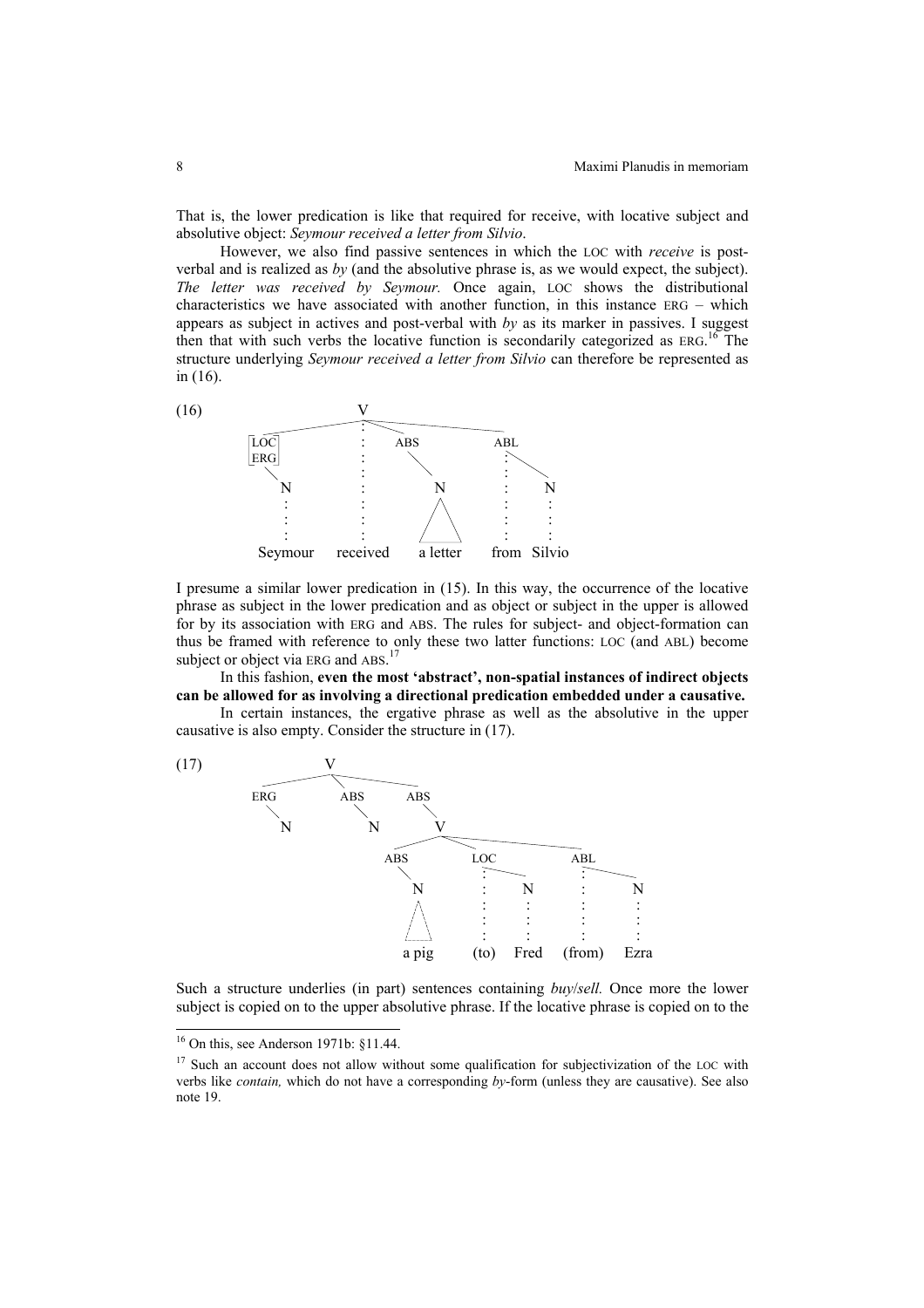ergative, then the verb is realized as *buy;* if the ablative is copied, then *sell* is the verb. Thus with *buy*, the resulting structure is as in (18) (after subjoining of the lower V).



Compare the structure for *sell* in (19).



If the locative in the lower sentence is also ERG, then the resulting structure is as in (20).



As the locative occupies the lower subject position, only the ablative phrase is available for copying on to the ergative in the higher predication.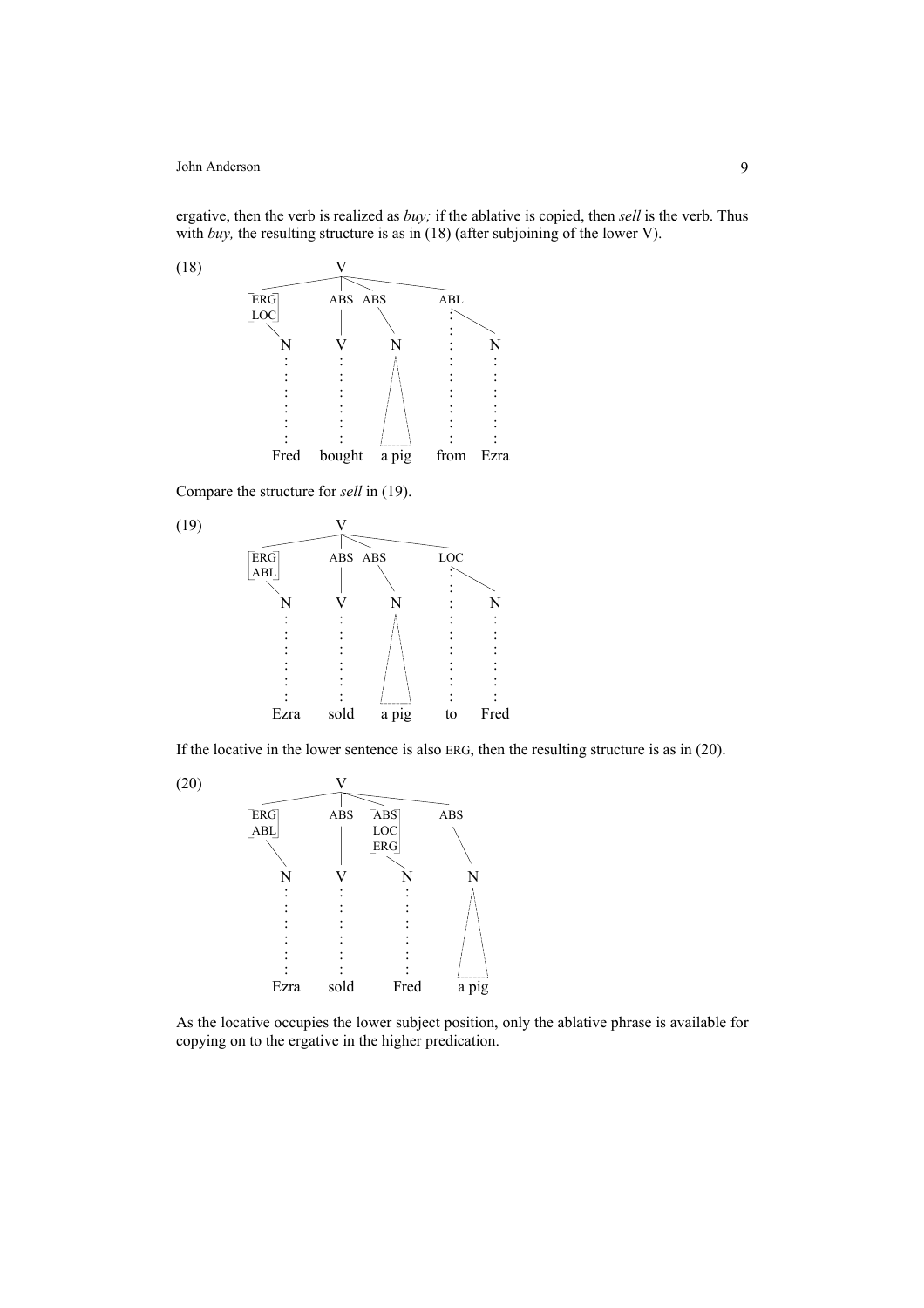Similar to *buy* and *sell* are *teach* and *learn, give* and *obtain,* and in some instances the same lexical items appear whether there is copying of the locative or of the ablative – as *hire* in English. [18](#page-11-0)

In some languages, the locative phrase corresponding to the 'indirect object' in (15), (20) and the like has a distinctive superficial marker – the dative inflexion. Cf. Latin *Mihi librum dedit.* This same inflexion also characterizes the locative phrase in corresponding locationals: *Mihi est liber.* Compare English *Ezra has sold the pig to Fred* and *The pig belongs to Fred.* However, the locative in the non-directional instances can also (as in the directional – cf. (16)) be subjectivized. Compare *Habeo librum* or *Fred owns a pig.* 



Consider too 'affective' verbs like *know* (compared with *teach/learn)* or *understand*  (*explain*), which I would also interpret as taking a locative subject.

<span id="page-11-0"></span><sup>&</sup>lt;sup>18</sup> See Anderson 1971b: §§9.2, 11.3-4.

<span id="page-11-1"></span><sup>&</sup>lt;sup>19</sup> I am ignoring here the distribution of 'definiteness', which is clearly crucial to a full account of such sentences. Observe too that (for the purposes of the present discussion) we are allowing throughout for the subjectivization of LOC in *have*-predications in terms of its subcategorization as ERG. However, there are considerable doubts concerning the appropriateness of this. *Have* is like *contai*n in lacking a 'passive' with *by*… Further, with respect to such an interpretation, the occurrence of examples like *The table has a book lying on it* is in contravention of the principle governing the hierarchy of quasi-predications formulated in Anderson forthcoming: §§VI and X.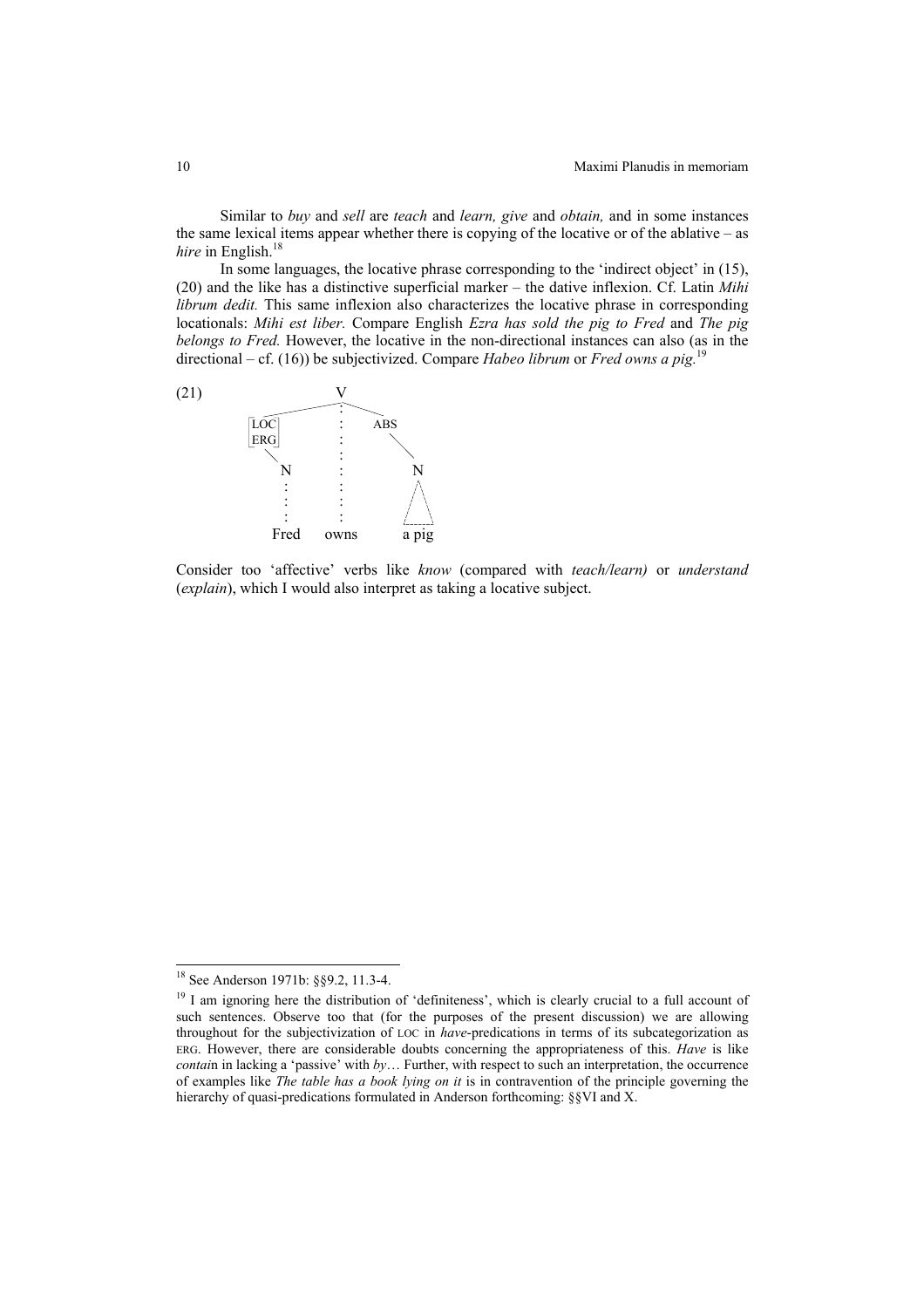## **References**

ANDERSON, JOHN M.

1968. On the status of lexical formatives. *FL* 4, 308-318.

1971a. Dependency and grammatical functions. *FL* 7, 30-37.

1971b. *The Grammar of Case: Towards a Localistic Theory*. London and New York: Cambridge University Press.

1971c. Outline of a proposal for the lexicalisation of complex structures. *SL* 25, 1-8. forthcoming. *Remarks on the hierarchy of quasi-predications*.

in preparation. *An essay concerning Aspect: Some Considerations of a General Character arising from the Abbé Darrigol's Analysis of the Basque Verb*.

#### ANNEAR, S.

1967. Relative clauses and conjunctions. *OSU Working Papers in Linguistics*, 80-99. BACH, EMMON and HARMS, ROBERT T. (eds)

1968. *Universals in Linguistic Theory*. New York: Holt, Rinehart et Winston. BACHMANN, L.

1828. *Anecdota Graeca II*. Leipzig; reprinted 1965. Hildesheim: Georg Olms.

## DARRIGOL, J.-P.

1829. *Dissertation critique et apolétique sur las langue basque*. Bayonne: Duhart-Fauvet.

FILLMORE, CH.J.

1968b. Lexical entries for verbs. *FL* 4, 373-393.

GARNETT, R.

1846. On the formation of words by the further modification of inflected case, I. *PPhS* 3, 9-15.

1846. On the formation of words by the further modification of inflected case, II. *PPhS* 3, 19-29.

GRAY, L.H.

1939. *Foundations of language*. New York: Macmillan.

GRUBER, J.S.

1965. *Studies in Lexical Relations*. Ph. D. dissertation, MIT.

HALL, R.A.

1969. Some recent studies of the Port-Royal and the Vaugelas. *AL* 12, 207-33.

HARRIS, Z.S.

1940. Review of Gray (1939). *Lg* 16, 216-31.

KEY, T.H.

1853. On the imperfective infinitive, imperfective participles, and those substantives which fall under the definition nomen actionis. *PPhS* 6, 63-72.

KIPARSKY, P.

1968. Linguistic universals and linguistic change. BACH and HARMS, 170-202.

1970. Historical linguistics. Lyons, J., 1970. *New horizons in linguistics*. Ch. 17. Harmondsworth: Penguin.

#### LAKOFF, G.

1967. *Deep and surface grammar*. Bloomington, Ind.: IULC.

LAFITTE, P.

1962. *Grammaire basque* (*navarro-labourdin litt*éraire). Bayonne.